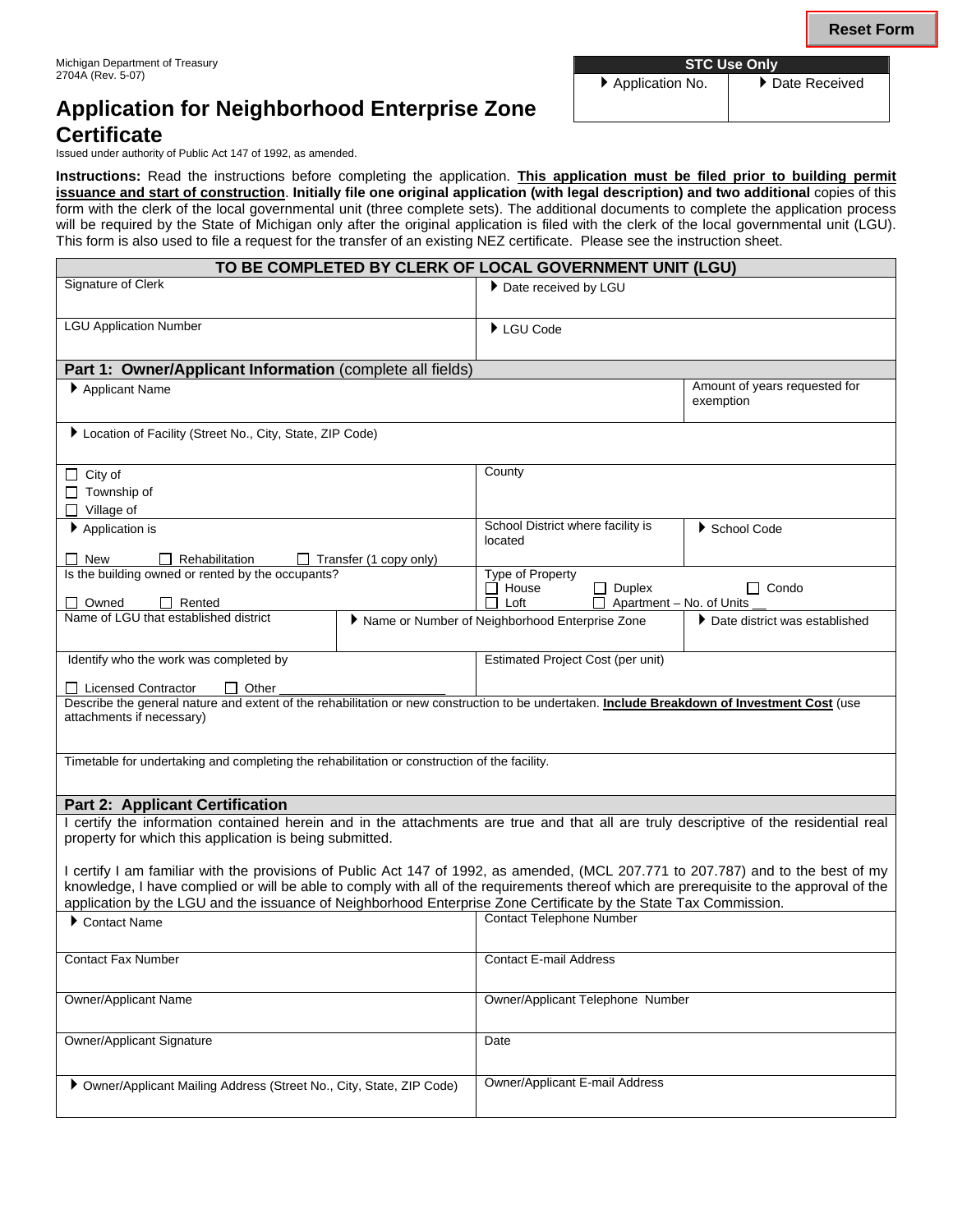| 2704A, Page 2                                                                                                                       |                                                                                                                                        |  |  |  |  |
|-------------------------------------------------------------------------------------------------------------------------------------|----------------------------------------------------------------------------------------------------------------------------------------|--|--|--|--|
| <b>Part 3: LOCAL GOVERNMENT ACTION</b>                                                                                              |                                                                                                                                        |  |  |  |  |
| LGU Clerk must complete this section before submitting to the State Tax Commission                                                  |                                                                                                                                        |  |  |  |  |
| Action taken by LGU:                                                                                                                | The State Tax Commission requires the following documents be filed for                                                                 |  |  |  |  |
|                                                                                                                                     | an administratively complete application:                                                                                              |  |  |  |  |
| Abatement Approved for ______ Years (6-15)                                                                                          | 1. Original Application                                                                                                                |  |  |  |  |
| Abatement Approved for ______ Years (11-17 historical credits)                                                                      | 2. Legal description of the real property with parcel code number                                                                      |  |  |  |  |
| Denied (include Resolution Denying)                                                                                                 | 3. Resolution approving/denying application (include # of years)                                                                       |  |  |  |  |
|                                                                                                                                     | 4. REHABILITATION APPLICATIONS ONLY. Statement by the                                                                                  |  |  |  |  |
|                                                                                                                                     | assessor showing the taxable value of the rehabilitated facility not<br>including the land, for the tax year immediately preceding the |  |  |  |  |
|                                                                                                                                     | effective date of the rehabilitation.                                                                                                  |  |  |  |  |
| ▶ Date of Resolution Approving/Denying this application                                                                             | <b>LGU Name</b>                                                                                                                        |  |  |  |  |
|                                                                                                                                     |                                                                                                                                        |  |  |  |  |
|                                                                                                                                     |                                                                                                                                        |  |  |  |  |
| <b>Part 4: LOCAL GOVERNMENT CERTIFICATION</b>                                                                                       |                                                                                                                                        |  |  |  |  |
| LGU Clerk must complete this section before submitting to the State Tax Commission                                                  |                                                                                                                                        |  |  |  |  |
| certify that I have reviewed this application for complete and accurate information and determined that the subject property is     |                                                                                                                                        |  |  |  |  |
| located within a qualified Neighborhood Enterprise Zone.                                                                            |                                                                                                                                        |  |  |  |  |
|                                                                                                                                     |                                                                                                                                        |  |  |  |  |
| I certify this application meets the requirements as outlined by Public Act 147 of 1992 and hereby request the State Tax Commission |                                                                                                                                        |  |  |  |  |
| issue a Neighborhood Enterprise Zone Certificate.<br><b>Print Clerk Name</b>                                                        | Clerk Telephone Number                                                                                                                 |  |  |  |  |
|                                                                                                                                     |                                                                                                                                        |  |  |  |  |
|                                                                                                                                     |                                                                                                                                        |  |  |  |  |
| <b>Clerk Fax Number</b>                                                                                                             | Clerk E-mail Address                                                                                                                   |  |  |  |  |
|                                                                                                                                     |                                                                                                                                        |  |  |  |  |
| Clerk's Mailing Address (Street, City, State, ZIP Code)                                                                             |                                                                                                                                        |  |  |  |  |
|                                                                                                                                     |                                                                                                                                        |  |  |  |  |
|                                                                                                                                     |                                                                                                                                        |  |  |  |  |
| <b>Clerk Signature</b>                                                                                                              | Date                                                                                                                                   |  |  |  |  |
|                                                                                                                                     |                                                                                                                                        |  |  |  |  |
|                                                                                                                                     |                                                                                                                                        |  |  |  |  |

LGU mail original completed application and required documents to:

State Tax Commission Michigan Department of Treasury P.O. Box 30471 Lansing, MI 48909-7971

**Note:** Additional documentation will be required for the issuance of the certificate of exemption. These documents should be sent directly to the State of Michigan only after the original application is filed with the LGU clerk and approved by the LGU. See the instruction sheet attached.

Any questions concerning the completion of this application should be directed to your LGU Clerk.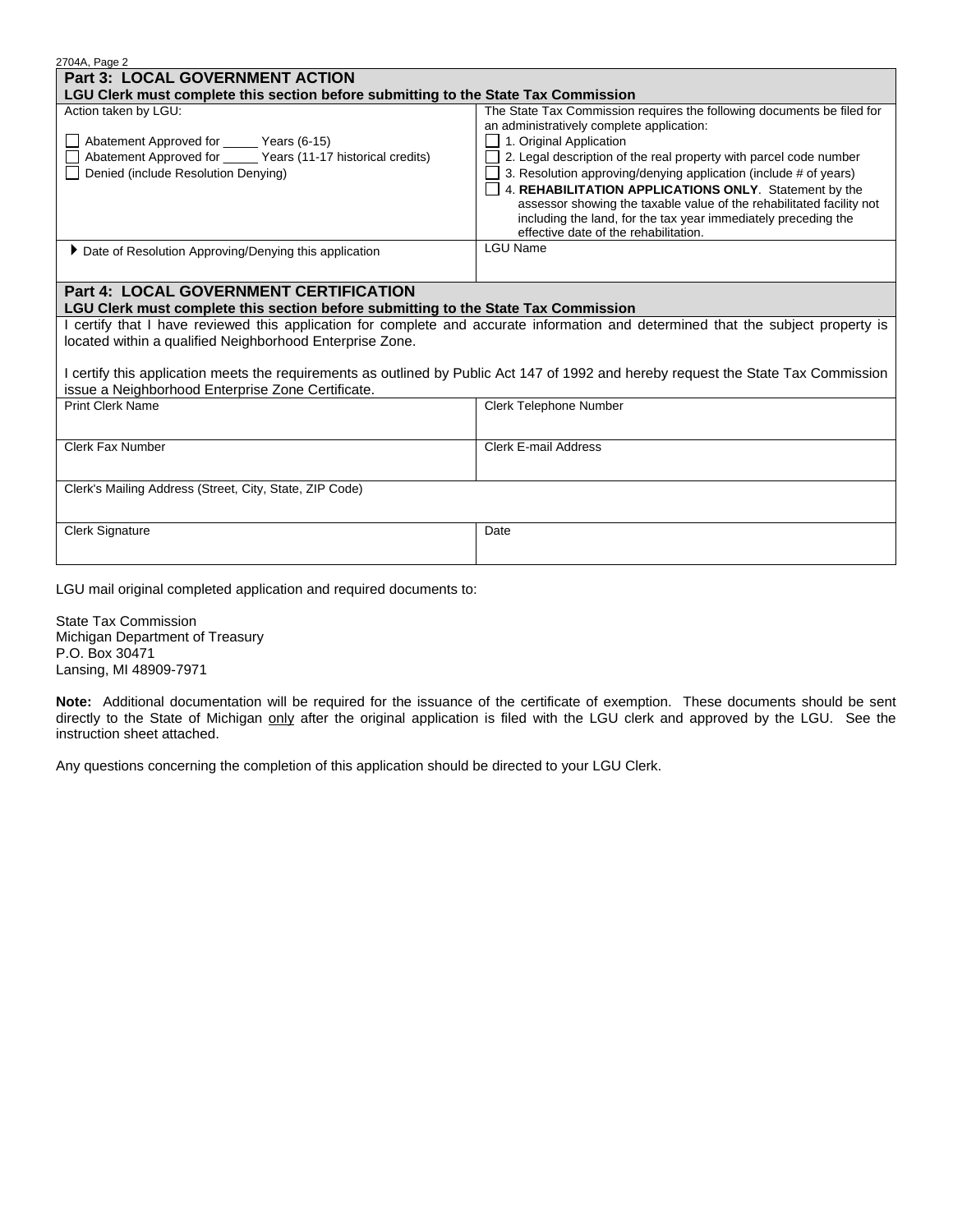# **Instructions for Form 2704A, Application for Neighborhood Enterprise Zone (NEZ) Certificate**

The Neighborhood Enterprise Zone (NEZ) Facility Certificate was created by Public Act 147 of 1992, as amended. To qualify for this certificate, the subject property must be located within an established NEZ. Applications for a certificate of exemption are filed, reviewed, and approved by the local unit of government (LGU), but are also subject to review and approval/denial by the Michigan State Tax Commission.

# **Builder/Developer/Applicant**

Complete Parts 1 and 2.

## **This application must be filed with the LGU clerk prior to the building permit issuance and the start of**

**construction**. File one original and two copies (three complete sets) of the completed application (form 2704A) and the following documents:

- Legal description of the real property on which the facility is located.
- Property Identification Number
- Describe the general nature and extent of the new construction or rehabilitation to be undertaken and the breakdown (for rehabilitation only) of the investment cost.
- Outline the timetable for undertaking and completing the new construction or rehabilitation of the facility.

NOTE TO NEW OWNERS: A list of additional required documentation to complete the application/certificate issuance process is on page 2 of the instructions. This documentation is sent directly to the State of Michigan, only after the original application is filed with the LGU clerk and approved by the LGU.

Any questions concerning the completion of this application should be directed to your LGU Clerk. Additional information on the NEZ program can be found at **www.michigan.gov/treasury**.

## **LGU Clerk**

Complete Part 3 & 4

The LGU Clerk should review the application for complete and accurate information, to determine that the subject property is located within a qualified NEZ and certify the application meets the requirements as outlined by Public Act 147 of 1992.

Once approved, attach a certified copy of the resolution approving the application. This resolution must include the number of years the LGU is granting the abatement.

Send the complete application package to:

State Tax Commission Michigan Department of Treasury P.O. Box 30471 Lansing, MI 48909-7971

#### **Application Deadline**

Complete applications must be received by the State Tax Commission before October 31, to ensure processing and certificate issuance for the following tax year. Applications received after October 31 may not be processed in time for certificate issuance for the following tax year.